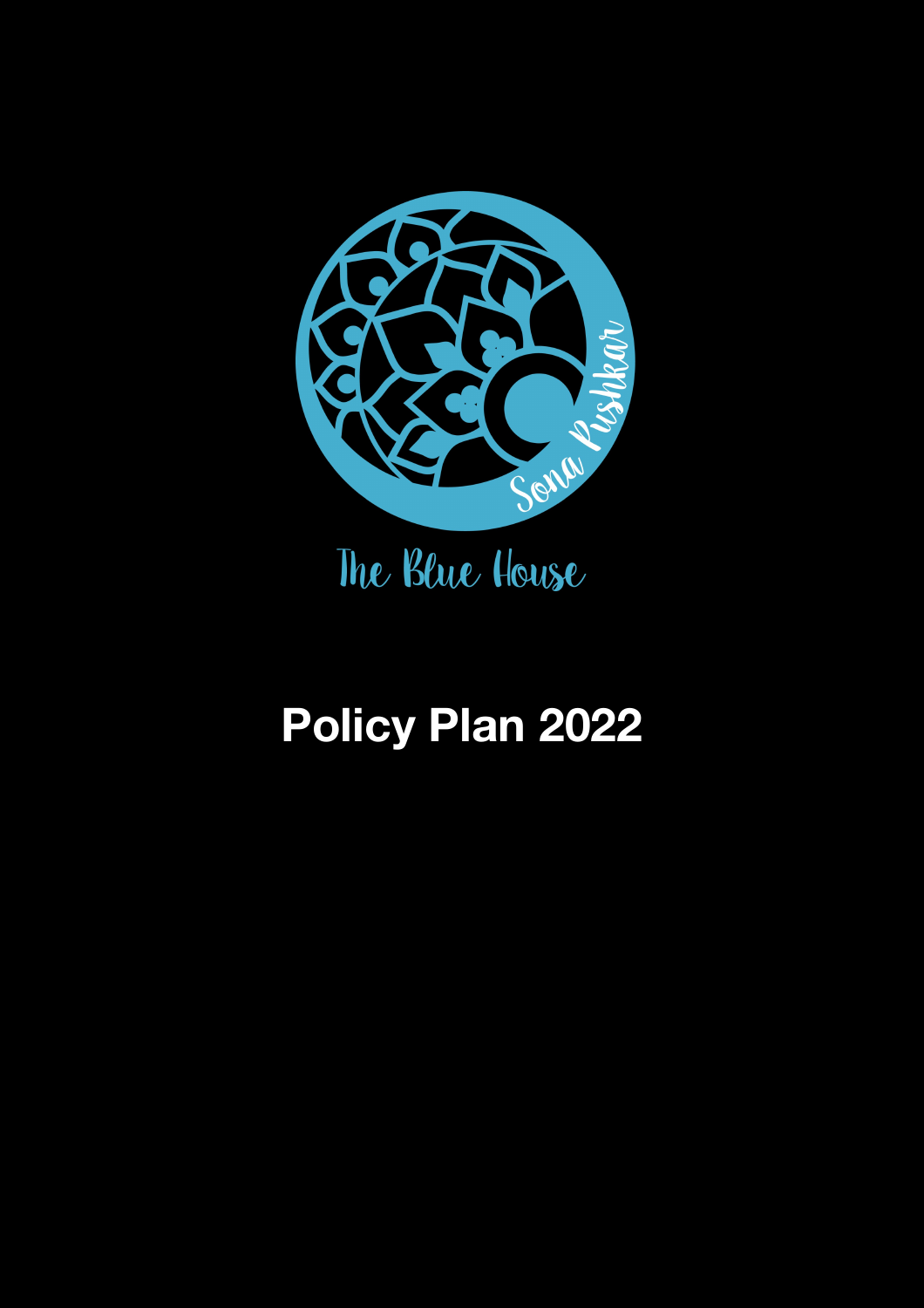## **Board and internal organisation**

#### **Board**

Director and founder: Jaira Sona Chin Secretary: Angelie Oemrawsingh

#### **Paid employees**

Local managers: Sunil Nat, Javari Lal Local chef and helper: Deepak Nat, Vikram Nat, Hanuman Nat Local teacher: Kiran Nat

# **Existing Projects**

#### **Education**

The Blue House Project supports underprivileged families in Pushkar, Rajasthan. In 2022, we enrolled 42 children to the local Atharv Public School. All these children belong to the SC-ST, the lowest castes of the Indian caste system. Their families suffer from social exclusion and intergenerational poverty. They lack the capabilities to fulfil basic life needs, such as food, shelter, clothing, income and education. The Blue House Project supports the families of 42 children to fulfil their basic life needs.

Education is the main focus of the BHP, because it is an important tool in fighting intergenerational poverty and social exclusion. It enables people to fulfil their innate potentials and climb up the social ladder. The 42 children are enrolled in the local school we partnered up with: The Atharv Public School (APS). APS is a private/public school managed by a local couple. The Blue House Project funds the school fee, uniforms and schoolbooks of 42 students. The students go to school six days a week.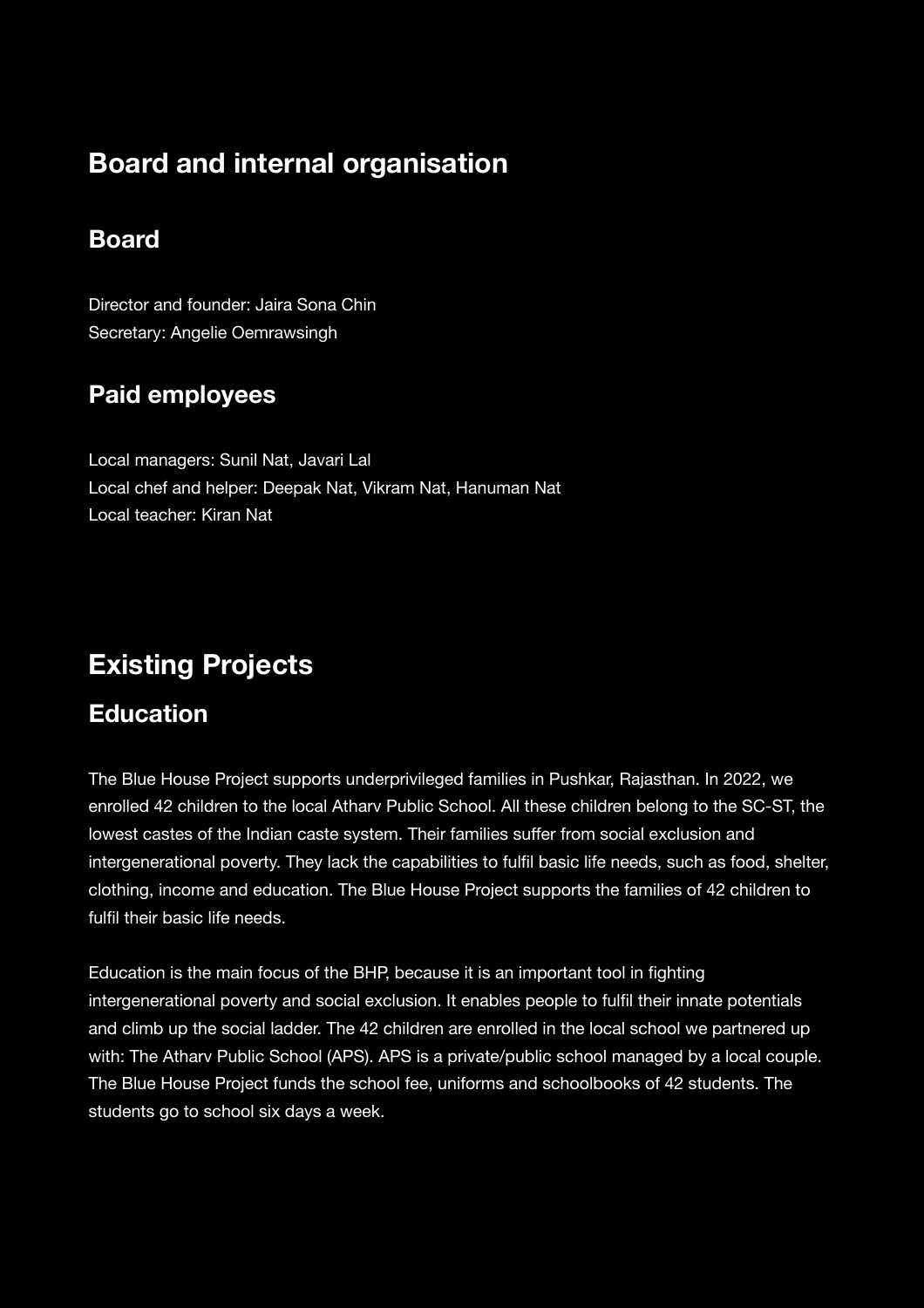After school, the students come to the project center The Blue House for tuition classes and lunch. They also play sports and games. Lunch is made and served by local employees who belong to the same SC-ST castes.

#### **Basic Life Needs**

The students eat daily lunch in The Blue House. In addition, we support the families of 42 students through conditional food security. The families receive a food package filled with basic necessities every month.

We built 5 houses for former homeless families. The houses are all blue and built in the desert. We distributed other basic needs, such as fleece blankets in the winter and waterproof tents during monsoon season.

#### **Employment**

Lunch is made and served by three local employees who belong to the same SC-ST castes. The students are driven to school in a tuktuk and schoolbus. The Tuktuk and bus are driven by local employees from the SC-ST castes.

#### **Evaluation**

COVID-19 had a huge effect on the project. Sadly, schools were closed for a year and a half. Luckily, we were allowed to open The Blue House as a tuition centre for most months of the lockdown. The directors of the APS school sent teachers to The Blue House everyday to continue classes. Thanks to this, the students' knowledge did not lag too much behind. 

Last school year, we enrolled 70 children in total. Sadly, a lot of families moved because of the pandemic. An ongoing problem is the low attendance rate of many students. Most children lack support for their education from home and parents prioritise sending their children to work or go begging. The leading cause to this issue is the level of absolute poverty the families are in. The monthly food support supports the families in fulfilling their basic life needs and serves as an incentive for parents to send their children to school.